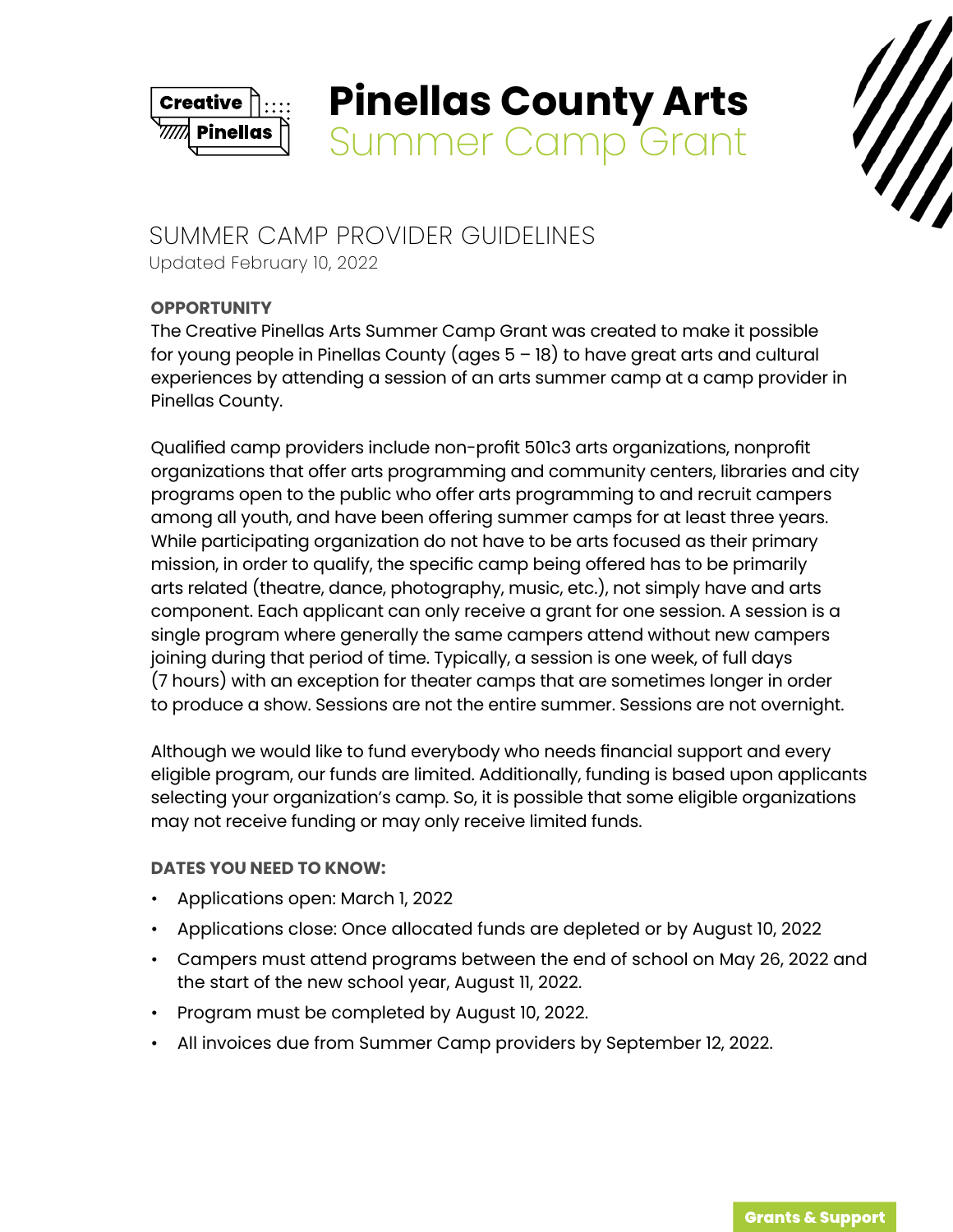#### **WHAT YOU NEED TO DO**

#### **CONFIRM Your Participation with Us:**

- You can confirm participation by going to [https://creativepinellas.org/](https://creativepinellas.org/gotosummercamp) [gotosummercamp](https://creativepinellas.org/gotosummercamp) and using the sign-up button. Click here for the camp [provider sign-up form.](https://creativepinellas.org/form/10369/summer-camp-grant-organization-sign-up/)
- Please prepare the following information to include in your sign-up:
	- Marketing Contact
	- gGrant Contact
	- gEmail
	- o Phone
	- g501c3 Tax ID Number
	- Website address (URL) for your summer camp offerings *This listing will be listed and linked on the Summer Camp webpage so that Pinellas County parents and youth know they can submit a grant application for your camps.*
	- Number of campers you expect to serve over the summer
	- The average cost of a single camp session

#### **REGISTER Your Camper:**

- Each approved camper will receive an email notification from Creative Pinellas.
- Your organization will receive an email which will include:
	- Approved Camper Name
	- Camper Address
	- Camp Program, Session, Cost, and Dates
	- Parent/Guardian Contact
- Staff members should be prepared to reach out to Arts Summer Camp Grant recipients and complete registration into your arts summer camp program within 3-5 business days.
	- Please feel free to use your normal registration procedures. (For example, if you use online registration with a promo code – you can give camper a promo code to use).
	- Or you can create a special registration process for this grant that works for you.
	- We appreciate your assistance to provide a great registration experience.

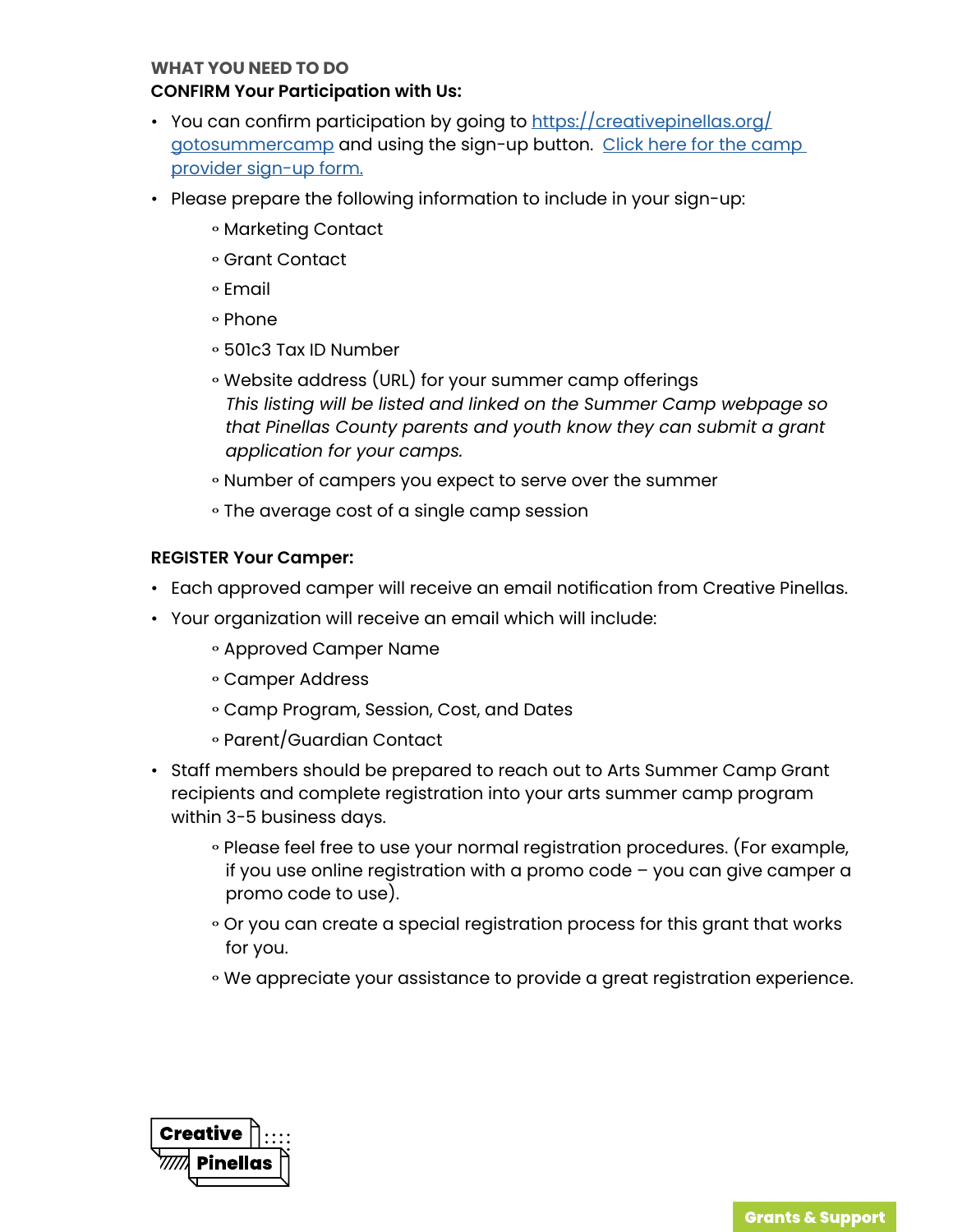- Once you register the camper, you will need to track the camper attendance.
	- $\circ$  If for some reason they do not attend or stop attending before the session is complete, please follow your normal cancellation/refund policy and treat Creative Pinellas accordingly.
	- o For tracking purposes, Creative Pinellas will reach out to your official grant contact with the process for confirming successful registration. Once a camper has been registered, each camp contact will be responsible for submitting an easy and brief form to capture registrations. [Click here for the registration form.](https://creativepinellas.org/form/10975/summer-camp-grant-sign-up-a-camper-form/)
- Grant funds can only be used for registration and cannot be used for extras like field trips, food, supplies etc.
- Creative Pinellas will keep track of all campers who are awarded grants and funding for your program. If we have established a funding limit for your organization (based on the numbers of campers you expect to serve and the cost of your camp session) we will let you know if your camp has reached that limit, and will stop awarding Arts Summer Camp Grants when you have reached your maximum funding limit.
- Please notify Creative Pinellas if your camp is full or approaching full capacity.
- If Creative Pinellas notifies you that a camper has a been awarded an Arts Summer Camp Grant and you do not have room in the program, you can offer an alternative arts-focused camp in your organization for the same funds. If the costs are significantly different please contact Creative Pinellas first for approval.
- If there is no availability in the camp program or wait list available, please let Creative Pinellas and the camper know, so that alternative programs can be suggested to the camper to use their funding. The camper will be able to update their application but will need to include a new summer camp arts program.
- Each applicant can only receive a grant for one session. A session is a single program where generally the same campers attend without new campers joining during that period of time. Typically, a session is one week, with some exceptions (especially for theater camps.) Sessions are not the entire summer. Sessions are not overnight.

# **PROVIDE Demographics:**

• In early September, Creative Pinellas will send a survey requesting basic information about who attended which programs and demographics for our grant reporting. Surveys need to be completed by September 20, 2021.

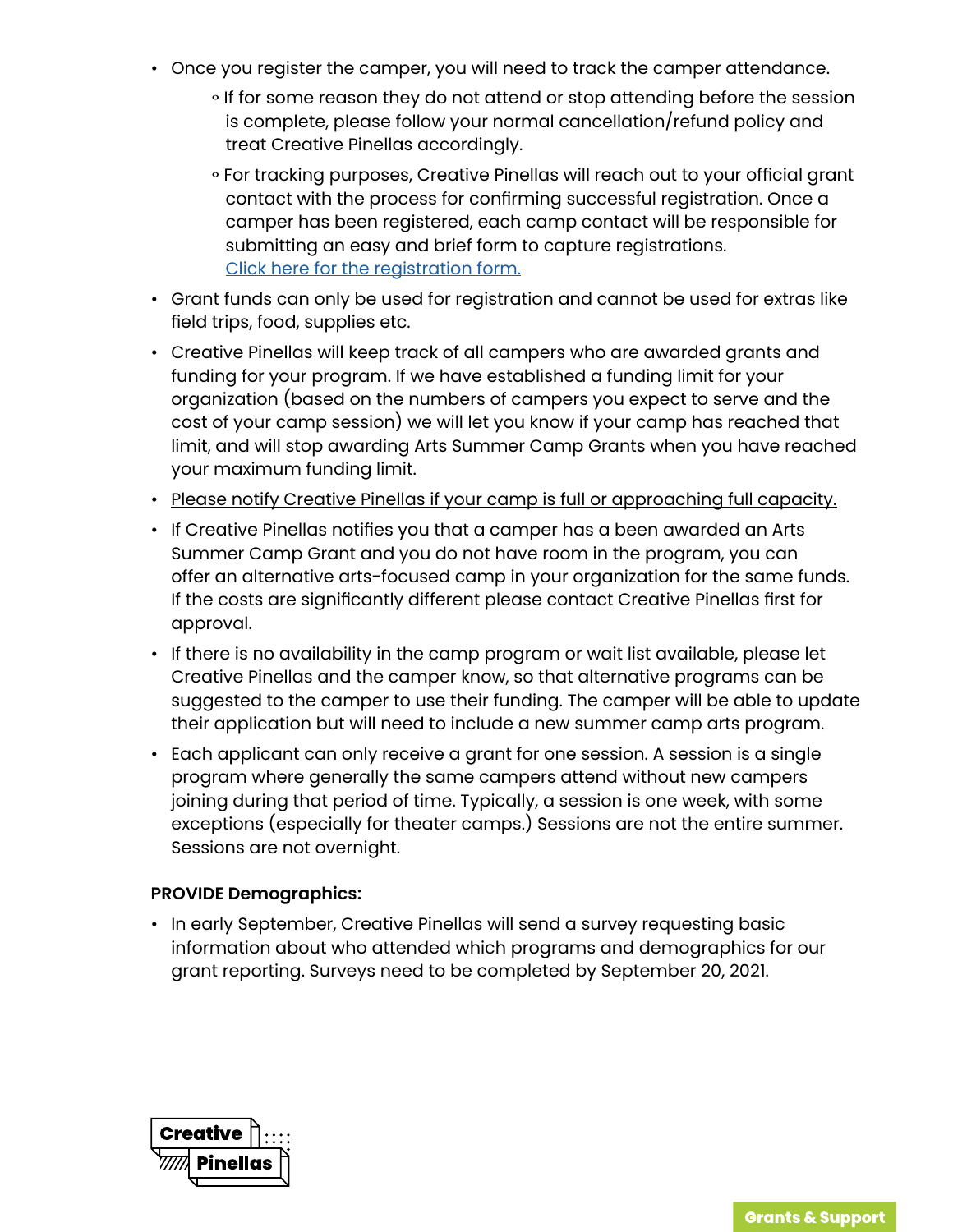#### **THE SMALL PRINT**

- Creative Pinellas has limited grant funds for eligible nonprofit arts organizations, and nonprofit community organizations, and city or county programs open to the public who offer summer camp arts programming.
- Summer camps fill up quickly, so even though your camper has a grant available, we understand that does not guarantee a space in your program.
- Once the camper has received notification of an award of the Arts Summer Camp Grant from Creative Pinellas, your organization will be alerted by email. It is very important that your organization connects with the grant award camper within 3-5 business days or as soon as possible.
- If a grant is awarded, Creative Pinellas will pay the cost submitted in the application from camper and will be indicated in the email confirmation to your organization.
- If the program the camper would like to attend is unavailable:
	- They can use the grant at your organization for a different arts camp as long as the new session is within the same cost.
	- They can be put on a waiting list in first come, first serve order. If Campers are placed on the waiting list, they should be notified if and when space becomes available.
	- If there is not a different program available, or your organization has reached its grant cap, the camper can update their application for a program at a different organization.
- Although the participating organizations in Pinellas County have the reputation for excellent programs, Creative Pinellas is not responsible for the health, safety or wellbeing of the campers who receive our grants, nor the quality of the camp experience.
- Please remember that Arts Summer Camp Grants are only being allocated for on-site arts related camp sessions at eligible Pinellas County organizations and in the event that organizations are not able to offer summer camp sessions the grants will not be available. In the event that Pinellas County Organizations are not offering summer camp sessions, Arts Summer Camp Grants are not available for cash or future programming.